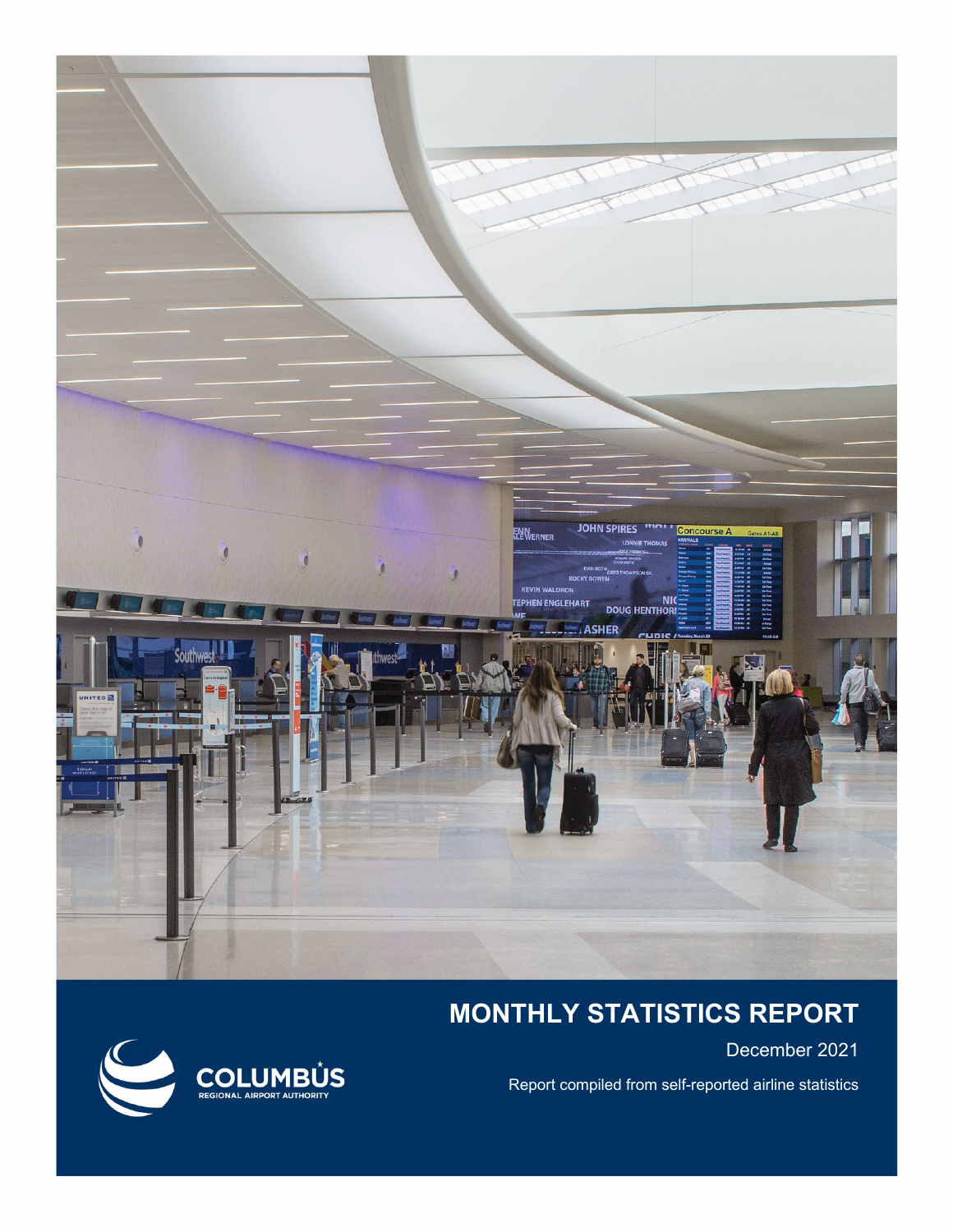## **JOHN GLENN COLUMBUS INTERNATIONAL AIRPORT**

| December 2021 |  |
|---------------|--|

| <b>PASSENGERS</b>         |               |                          |                        | <b>Total Passengers - Monthly</b> |                          |                  |          | <b>Total Passengers - Year to Date</b> |                          |                        |               |                          |                         |          |
|---------------------------|---------------|--------------------------|------------------------|-----------------------------------|--------------------------|------------------|----------|----------------------------------------|--------------------------|------------------------|---------------|--------------------------|-------------------------|----------|
|                           | <b>Totals</b> |                          | Compared to 2020 (YOY) |                                   |                          | Compared to 2019 |          | <b>Totals</b>                          |                          | Compared to 2020 (YOY) |               |                          | <b>Compared to 2019</b> |          |
| Airline                   | Dec           | Dec                      | Actual                 | <b>Percent</b>                    | Dec                      | <b>Actual</b>    | Percent  | <b>YTD</b>                             | <b>YTD</b>               | Actual                 | Percent       | YTD                      | Actual                  | Percent  |
|                           | 2021          | 2020                     | Change                 | Change                            | 2019                     | Change           | Change   | 2021                                   | 2020                     | Change                 | <b>Change</b> | 2019                     | Change                  | Change   |
| <b>Air Canada Express</b> | 1.729         |                          | 1.729                  |                                   | 4.939                    | $-3.210$         | $-65.0%$ | 11.525                                 | 9.500                    | 2,025                  | 21.3%         | 73,230                   | $-61,705$               | $-84.3%$ |
| Alaska                    | 7,083         | 2.878                    | 4,205                  | 146.1%                            | 7,000                    | 83               | 1.2%     | 79,847                                 | 47.143                   | 32,704                 | 69.4%         | 74,366                   | 5,481                   | 7.4%     |
| <b>American</b>           | 146.297       | 56.880                   | 89.417                 | 157.2%                            | 172.019                  | $-25.722$        | $-15.0%$ | 1.397.503                              | 769.026                  | 628.477                | 81.7%         | 2,053,530                | $-656,027$              | $-31.9%$ |
| <b>Breeze</b>             | 6,259         | $\overline{\phantom{a}}$ | 6,259                  |                                   | $\overline{\phantom{a}}$ | 6,259            |          | 28,972                                 | $\overline{\phantom{a}}$ | 28,972                 |               | $\overline{\phantom{a}}$ | 28,972                  |          |
| <b>Delta</b>              | 106,690       | 38.476                   | 68.214                 | 177.3%                            | 155.247                  | $-48.557$        | $-31.3%$ | 1.086.864                              | 589.301                  | 497,563                | 84.4%         | 1.851.913                | $-765,049$              | $-41.3%$ |
| <b>Frontier</b>           | 9.074         | 3.490                    | 5.584                  | 160.0%                            | 8.365                    | 709              | 8.5%     | 75.347                                 | 46.425                   | 28.922                 | 62.3%         | 113.259                  | $-37,912$               | $-33.5%$ |
| <b>Southwest</b>          | 186,631       | 90.094                   | 96,537                 | 107.2%                            | 252,179                  | $-65,548$        | $-26.0%$ | 1,936,712                              | 1,155,670                | 781,042                | 67.6%         | 2,851,702                | $-914,990$              | $-32.1%$ |
| <b>Spirit</b>             | 51.548        | 30.919                   | 20.629                 | 66.7%                             | 41.265                   | 10.283           | 24.9%    | 526.544                                | 247.693                  | 278.851                | 112.6%        | 450.710                  | 75.834                  | 16.8%    |
| <b>United</b>             | 70.864        | 28.531                   | 42.333                 | 148.4%                            | 90.155                   | $-19.291$        | $-21.4%$ | 652.455                                | 391.700                  | 260.755                | 66.6%         | 1,127,247                | $-474,792$              | $-42.1%$ |
| <b>AIRLINES TOTALS</b>    | 586,175       | 251,268                  | 334,907                | 133.3%                            | 731,169                  | $-144.994$       | $-19.8%$ | 5,795,769                              | 3,256,458                | 2,539,311              | 78.0%         | 8,595,957                | $-2,800,188$            | $-32.6%$ |
| <b>CHARTER TOTALS</b>     | 1,561         | 1,019                    | 542                    | 53.2%                             | 2,541                    | $-980$           | $-38.6%$ | 26.553                                 | 12.669                   | 13,884                 | 109.6%        | 41,151                   | $-14,598$               | $-35.5%$ |
| <b>AIRPORT TOTALS</b>     | 587,736       | 252,287                  | 335,449                | 133.0%                            | 733,710                  | $-145,974$       | $-19.9%$ | 5,822,322                              | 3,269,127                | 2,553,195              | 78.1%         | 8,637,108                | $-2,814,786$            | $-32.6%$ |
|                           |               |                          |                        |                                   |                          |                  |          |                                        |                          |                        |               |                          |                         |          |

|                                | <b>Total Passengers - Monthly</b> |             |                         |                   |                    |                    |                         | <b>Total Passengers - Year to Date</b> |                    |                         |                           |
|--------------------------------|-----------------------------------|-------------|-------------------------|-------------------|--------------------|--------------------|-------------------------|----------------------------------------|--------------------|-------------------------|---------------------------|
| to 2020 (YOY)                  |                                   |             | Compared to 2019        |                   | <b>Totals</b>      |                    | Compared to 2020 (YOY)  |                                        |                    | <b>Compared to 2019</b> |                           |
| <b>Actual</b><br><b>Change</b> | <b>Percent</b><br>Change          | Dec<br>2019 | <b>Actual</b><br>Change | Percent<br>Change | <b>YTD</b><br>2021 | <b>YTD</b><br>2020 | <b>Actual</b><br>Change | <b>Percent</b><br>Change               | <b>YTD</b><br>2019 | <b>Actual</b><br>Change | <b>Percent</b><br>Changel |
| 1,729                          |                                   | 4.939       | $-3,210$                | $-65.0%$          | 11,525             | 9,500              | 2,025                   | 21.3%                                  | 73,230             | $-61,705$               | $-84.3%$                  |
| 4,205                          | 146.1%                            | 7,000       | 83                      | 1.2%              | 79,847             | 47,143             | 32,704                  | 69.4%                                  | 74,366             | 5,481                   | 7.4%                      |
| 89,417                         | 157.2%                            | 172,019     | $-25,722$               | $-15.0%$          | 1,397,503          | 769,026            | 628,477                 | 81.7%                                  | 2,053,530          | $-656,027$              | $-31.9%$                  |
| 6,259                          |                                   |             | 6,259                   |                   | 28,972             |                    | 28,972                  |                                        |                    | 28,972                  |                           |
| 68,214                         | 177.3%                            | 155,247     | $-48,557$               | $-31.3%$          | 1,086,864          | 589,301            | 497,563                 | 84.4%                                  | 1,851,913          | $-765,049$              | $-41.3%$                  |
| 5,584                          | 160.0%                            | 8,365       | 709                     | 8.5%              | 75,347             | 46,425             | 28,922                  | 62.3%                                  | 113,259            | $-37,912$               | $-33.5%$                  |
| 96,537                         | 107.2%                            | 252,179     | $-65,548$               | $-26.0%$          | 1,936,712          | 1,155,670          | 781,042                 | 67.6%                                  | 2,851,702          | $-914,990$              | $-32.1%$                  |
| 20,629                         | 66.7%                             | 41,265      | 10,283                  | 24.9%             | 526.544            | 247.693            | 278.851                 | 112.6%                                 | 450.710            | 75,834                  | 16.8%                     |
| 42,333                         | 148.4%                            | 90,155      | $-19,291$               | $-21.4%$          | 652,455            | 391,700            | 260,755                 | 66.6%                                  | 1,127,247          | $-474,792$              | $-42.1%$                  |
| 334,907                        | 133.3%                            | 731,169     | $-144,994$              | $-19.8%$          | 5,795,769          | 3,256,458          | 2,539,311               | 78.0%                                  | 8,595,957          | $-2,800,188$            | $-32.6%$                  |
| 542                            | 53.2%                             | 2,541       | -980                    | $-38.6%$          | 26,553             | 12,669             | 13,884                  | 109.6%                                 | 41,151             | $-14,598$               | $-35.5%$                  |
| 335,449                        | 133.0%                            | 733,710     | $-145,974$              | $-19.9%$          | 5,822,322          | 3,269,127          | 2,553,195               | 78.1%                                  | 8,637,108          | $-2,814,786$            | $-32.6%$                  |

| <b>CARGO</b>                 |               |         | <b>Total Cargo (Freight and Mail) - Monthly</b> |                |         |                  |          |               |            | <b>Total Cargo (Freight and Mail) - Year-To-Date</b> |          |            |                  |          |
|------------------------------|---------------|---------|-------------------------------------------------|----------------|---------|------------------|----------|---------------|------------|------------------------------------------------------|----------|------------|------------------|----------|
|                              | <b>Totals</b> |         | Compared to 2020 (YOY)                          |                |         | Compared to 2019 |          | <b>Totals</b> |            | Compared to 2020 (YOY)                               |          |            | Compared to 2019 |          |
| Airline                      | Dec           | Dec     | <b>Actual</b>                                   | <b>Percent</b> | Dec     | Actual           | Percent  | <b>YTD</b>    | <b>YTD</b> | Actual                                               | Percent  | <b>YTD</b> | Actual           | Percent  |
|                              | 2021          | 2020    | Change                                          | Change         | 2019    | Change           | Change   | 2021          | 2020       | Change                                               | Change   | 2019       | Change           | Change   |
| Alaska                       | 44,231        | 44,936  | $-705$                                          | $-1.6%$        | 19,104  | 25,127           | 131.5%   | 376,877       | 312,021    | 64,856                                               | 20.8%    | 250,511    | 126,366          | 50.4%    |
| American                     | 101,216       | 162,701 | $-61,485$                                       | $-37.8%$       | 208,625 | $-107,409$       | $-51.5%$ | 1,141,745     | 957,823    | 183,922                                              | 19.2%    | 1,843,354  | $-701,609$       | $-38.1%$ |
| Delta                        | 90,768        | 79,362  | 11,406                                          | 14.4%          | 155.676 | $-64,908$        | $-41.7%$ | 1,020,115     | 1,231,446  | $-211,331$                                           | $-17.2%$ | 2,001,452  | $-981,337$       | $-49.0%$ |
| <b>Southwest</b>             | 423,083       | 329,036 | 94,047                                          | 28.6%          | 315,519 | 107,564          | 34.1%    | 5,733,316     | 3,535,103  | 2,198,213                                            | 62.2%    | 4,700,376  | 1,032,940        | 22.0%    |
| United                       | 67,254        | 8,228   | 59,026                                          | 717.4%         | 63,295  | 3,959            | 6.3%     | 352,527       | 294,378    | 58,149                                               | 19.8%    | 1,159,975  | $-807,448$       | $-69.6%$ |
| <b>AIRLINES TOTALS</b>       | 726,552       | 624.263 | 102,289                                         | 16.4%          | 762.219 | $-35.667$        | $-4.7%$  | 8,624,580     | 6,330,771  | 2,293,809                                            | 36.2%    | 9,955,668  | $-1,331,088$     | $-13.4%$ |
| <b>CARGO AIRLINES TOTALS</b> | 21,049        | 1,295   | 19,754                                          | 1525.4%        | 16,800  | 4,249            | 25.3%    | 225,779       | 80,622     | 145,157                                              | 180.0%   | 127,082    | 98,697           | 77.7%    |
| <b>AIRPORT TOTALS</b>        | 747,601       | 625,558 | 122,043                                         | 19.5%          | 779,019 | $-31,418$        | $-4.0%$  | 8,850,359     | 6,411,393  | 2,438,966                                            | 38.0%    | 10,082,750 | $-1,232,391$     | $-12.2%$ |

|               |            | <b>Total Cargo (Freight and Mail) - Year-To-Date</b> |                |            |                         |                |
|---------------|------------|------------------------------------------------------|----------------|------------|-------------------------|----------------|
| <b>Totals</b> |            | Compared to 2020 (YOY)                               |                |            | <b>Compared to 2019</b> |                |
| <b>YTD</b>    | <b>YTD</b> | <b>Actual</b>                                        | <b>Percent</b> | <b>YTD</b> | Actual                  | <b>Percent</b> |
| 2021          | 2020       | Change                                               | Change         | 2019       | Change                  | Change         |
| 376,877       | 312,021    | 64.856                                               | 20.8%          | 250,511    | 126.366                 | 50.4%          |
| 1,141,745     | 957,823    | 183,922                                              | 19.2%          | 1,843,354  | $-701,609$              | $-38.1%$       |
| 1,020,115     | 1,231,446  | $-211,331$                                           | $-17.2%$       | 2,001,452  | -981,337                | $-49.0%$       |
| 5,733,316     | 3,535,103  | 2,198,213                                            | 62.2%          | 4,700,376  | 1,032,940               | 22.0%          |
| 352,527       | 294,378    | 58.149                                               | 19.8%          | 1,159,975  | $-807,448$              | $-69.6%$       |
| 8,624,580     | 6,330,771  | 2,293,809                                            | 36.2%          | 9,955,668  | $-1,331,088$            | $-13.4%$       |
| 225,779       | 80,622     | 145,157                                              | 180.0%         | 127,082    | 98,697                  | 77.7%          |
| 8,850,359     | 6,411,393  | 2.438.966                                            | 38.0%          | 10,082,750 | $-1,232,391$            | $-12.2%$       |

| <b>AIRCRAFT OPERATIONS</b>   |               |                          | <b>Actual Landing Operations - Monthly</b> |         |       |                         |          |               |        | <b>Actual Landing Operations - Year to Date</b> |          |                          |                  |                |
|------------------------------|---------------|--------------------------|--------------------------------------------|---------|-------|-------------------------|----------|---------------|--------|-------------------------------------------------|----------|--------------------------|------------------|----------------|
|                              | <b>Totals</b> |                          | Compared to 2020 (YOY)                     |         |       | <b>Compared to 2019</b> |          | <b>Totals</b> |        | Compared to 2020 (YOY)                          |          |                          | Compared to 2019 |                |
| Airline                      | Dec           | Dec                      | <b>Actual</b>                              | Percent | Dec   | Actual                  | Percent  | <b>YTD</b>    | YTD    | <b>Actual</b>                                   | Percent  | <b>YTD</b>               | Actual           | <b>Percent</b> |
|                              | 2021          | 2020                     | Change                                     | Change  | 2019  | Changel                 | Change   | 2021          | 2020   | Change                                          | Change   | 2019                     | Change           | Change         |
| Air Canada Express           | 31            |                          | 31                                         |         | 91    | $-60$                   | $-65.9%$ | 182           | 232    | $-50$                                           | $-21.6%$ | 1,234                    | $-1,052$         | $-85.3%$       |
| Alaska                       | 24            | 20                       | 4                                          | 20.0%   | 31    | $-7$                    | $-22.6%$ | 295           | 337    | $-42$                                           | $-12.5%$ | 302                      | $-7$             | $-2.3%$        |
| <b>American</b>              | 1.060         | 512                      | 548                                        | 107.0%  | 1,300 | $-240$                  | $-18.5%$ | 9.476         | 7.575  | 1.901                                           | 25.1%    | 15,625                   | $-6,149$         | $-39.4%$       |
| <b>Breeze</b>                | 50            | $\overline{\phantom{a}}$ | 50                                         |         |       | 50                      |          | 264           |        | 264                                             |          | $\overline{\phantom{a}}$ | 264              |                |
| <b>Delta</b>                 | 705           | 447                      | 258                                        | 57.7%   | 910   | $-205$                  | $-22.5%$ | 6,875         | 5,639  | 1,236                                           | 21.9%    | 10,973                   | $-4,098$         | $-37.3%$       |
| Frontier                     | 32            | 14                       | 18                                         | 128.6%  | 26    | 6                       | 23.1%    | 253           | 189    | 64                                              | 33.9%    | 364                      | $-111$           | $-30.5%$       |
| <b>Southwest</b>             | 771           | 497                      | 274                                        | 55.1%   | 1,141 | $-370$                  | $-32.4%$ | 7.931         | 7.753  | 178                                             | 2.3%     | 12.401                   | $-4,470$         | $-36.0%$       |
| Spirit                       | 192           | 124                      | 68                                         | 54.8%   | 137   | 55                      | 40.1%    | 1.917         | 1.012  | 905                                             | 89.4%    | 1.577                    | 340              | 21.6%          |
| <b>United</b>                | 578           | 325                      | 253                                        | 77.8%   | 708   | $-130$                  | $-18.4%$ | 5,397         | 4,196  | 1,201                                           | 28.6%    | 8,322                    | $-2,925$         | $-35.1%$       |
| <b>AIRLINES TOTALS</b>       | 3,443         | 1,939                    | 1,504                                      | 77.6%   | 4,344 | $-901$                  | $-20.7%$ | 32,590        | 26,933 | 5,657                                           | 21.0%    | 50,798                   | $-18,208$        | $-35.8%$       |
| <b>CHARTER TOTALS</b>        | 57            | 27                       | 30                                         | 111.1%  | 68    | $-11$                   | $-16.2%$ | 729           | 406    | 323                                             | 79.6%    | 939                      | $-210$           | $-22.4%$       |
| <b>CARGO AIRLINES TOTALS</b> | 30            | 5                        | 25                                         | 500.0%  |       | 29                      | 2900.0%  | 212           | 93     | 119                                             | 128.0%   | 58                       | 154              | 265.5%         |
| <b>AIRPORT TOTALS</b>        | 3,530         | 1,971                    | 1,559                                      | 79.1%   | 4,413 | $-883$                  | $-20.0%$ | 33,531        | 27,432 | 6,099                                           | 22.2%    | 51,795                   | $-18,264$        | $-35.3%$       |

| <b>Actual Landing Operations - Year to Date</b><br><b>Totals</b><br>Compared to 2020 (YOY)<br>Compared to 2019<br><b>YTD</b><br><b>YTD</b><br><b>YTD</b><br><b>Actual</b><br><b>Percent</b><br><b>Actual</b><br>Change<br>Change<br>Change<br>2021<br>2020<br>2019<br>182<br>232<br>$-50$<br>$-21.6%$<br>1,234<br>$-1.052$<br>295<br>337<br>$-42$<br>$-12.5%$<br>302<br>$-7$<br>1,901<br>9.476<br>7,575<br>25.1%<br>15,625<br>$-6,149$<br>264<br>264<br>264<br>6.875<br>5,639<br>1,236<br>21.9%<br>10.973<br>$-4.098$<br>33.9%<br>253<br>189<br>364<br>$-111$<br>64<br>7,931<br>178<br>2.3%<br>12.401<br>7,753<br>$-4.470$<br>1,917<br>1.012<br>905<br>340<br>89.4%<br>1,577<br>5,397<br>4,196<br>1,201<br>28.6%<br>8.322<br>$-2,925$<br>32,590<br>$-18,208$<br>26,933<br>5,657<br>21.0%<br>50,798<br>729<br>406<br>323<br>79.6%<br>939<br>$-210$<br>119<br>128.0%<br>212<br>93<br>58<br>154<br>33,531<br>27,432<br>6,099<br>22.2%<br>51,795<br>$-18,264$ |  |  |  |                |
|-----------------------------------------------------------------------------------------------------------------------------------------------------------------------------------------------------------------------------------------------------------------------------------------------------------------------------------------------------------------------------------------------------------------------------------------------------------------------------------------------------------------------------------------------------------------------------------------------------------------------------------------------------------------------------------------------------------------------------------------------------------------------------------------------------------------------------------------------------------------------------------------------------------------------------------------------------------|--|--|--|----------------|
|                                                                                                                                                                                                                                                                                                                                                                                                                                                                                                                                                                                                                                                                                                                                                                                                                                                                                                                                                           |  |  |  |                |
|                                                                                                                                                                                                                                                                                                                                                                                                                                                                                                                                                                                                                                                                                                                                                                                                                                                                                                                                                           |  |  |  |                |
|                                                                                                                                                                                                                                                                                                                                                                                                                                                                                                                                                                                                                                                                                                                                                                                                                                                                                                                                                           |  |  |  | <b>Percent</b> |
|                                                                                                                                                                                                                                                                                                                                                                                                                                                                                                                                                                                                                                                                                                                                                                                                                                                                                                                                                           |  |  |  | Change         |
|                                                                                                                                                                                                                                                                                                                                                                                                                                                                                                                                                                                                                                                                                                                                                                                                                                                                                                                                                           |  |  |  | $-85.3%$       |
|                                                                                                                                                                                                                                                                                                                                                                                                                                                                                                                                                                                                                                                                                                                                                                                                                                                                                                                                                           |  |  |  | $-2.3%$        |
|                                                                                                                                                                                                                                                                                                                                                                                                                                                                                                                                                                                                                                                                                                                                                                                                                                                                                                                                                           |  |  |  | $-39.4%$       |
|                                                                                                                                                                                                                                                                                                                                                                                                                                                                                                                                                                                                                                                                                                                                                                                                                                                                                                                                                           |  |  |  |                |
|                                                                                                                                                                                                                                                                                                                                                                                                                                                                                                                                                                                                                                                                                                                                                                                                                                                                                                                                                           |  |  |  | $-37.3%$       |
|                                                                                                                                                                                                                                                                                                                                                                                                                                                                                                                                                                                                                                                                                                                                                                                                                                                                                                                                                           |  |  |  | $-30.5%$       |
|                                                                                                                                                                                                                                                                                                                                                                                                                                                                                                                                                                                                                                                                                                                                                                                                                                                                                                                                                           |  |  |  | $-36.0%$       |
|                                                                                                                                                                                                                                                                                                                                                                                                                                                                                                                                                                                                                                                                                                                                                                                                                                                                                                                                                           |  |  |  | 21.6%          |
|                                                                                                                                                                                                                                                                                                                                                                                                                                                                                                                                                                                                                                                                                                                                                                                                                                                                                                                                                           |  |  |  | $-35.1%$       |
|                                                                                                                                                                                                                                                                                                                                                                                                                                                                                                                                                                                                                                                                                                                                                                                                                                                                                                                                                           |  |  |  | $-35.8%$       |
|                                                                                                                                                                                                                                                                                                                                                                                                                                                                                                                                                                                                                                                                                                                                                                                                                                                                                                                                                           |  |  |  | $-22.4%$       |
|                                                                                                                                                                                                                                                                                                                                                                                                                                                                                                                                                                                                                                                                                                                                                                                                                                                                                                                                                           |  |  |  | 265.5%         |
|                                                                                                                                                                                                                                                                                                                                                                                                                                                                                                                                                                                                                                                                                                                                                                                                                                                                                                                                                           |  |  |  | $-35.3%$       |

Notes:<br>Due to the COVID-19 pandemic that has impacted traffic since 1Q2020, 2019 data is noted here for baseline comparisons<br>Air Canada Express service began July 3, 2021<br>Breeze Airways service began July 3, 2021

**1/25/2022**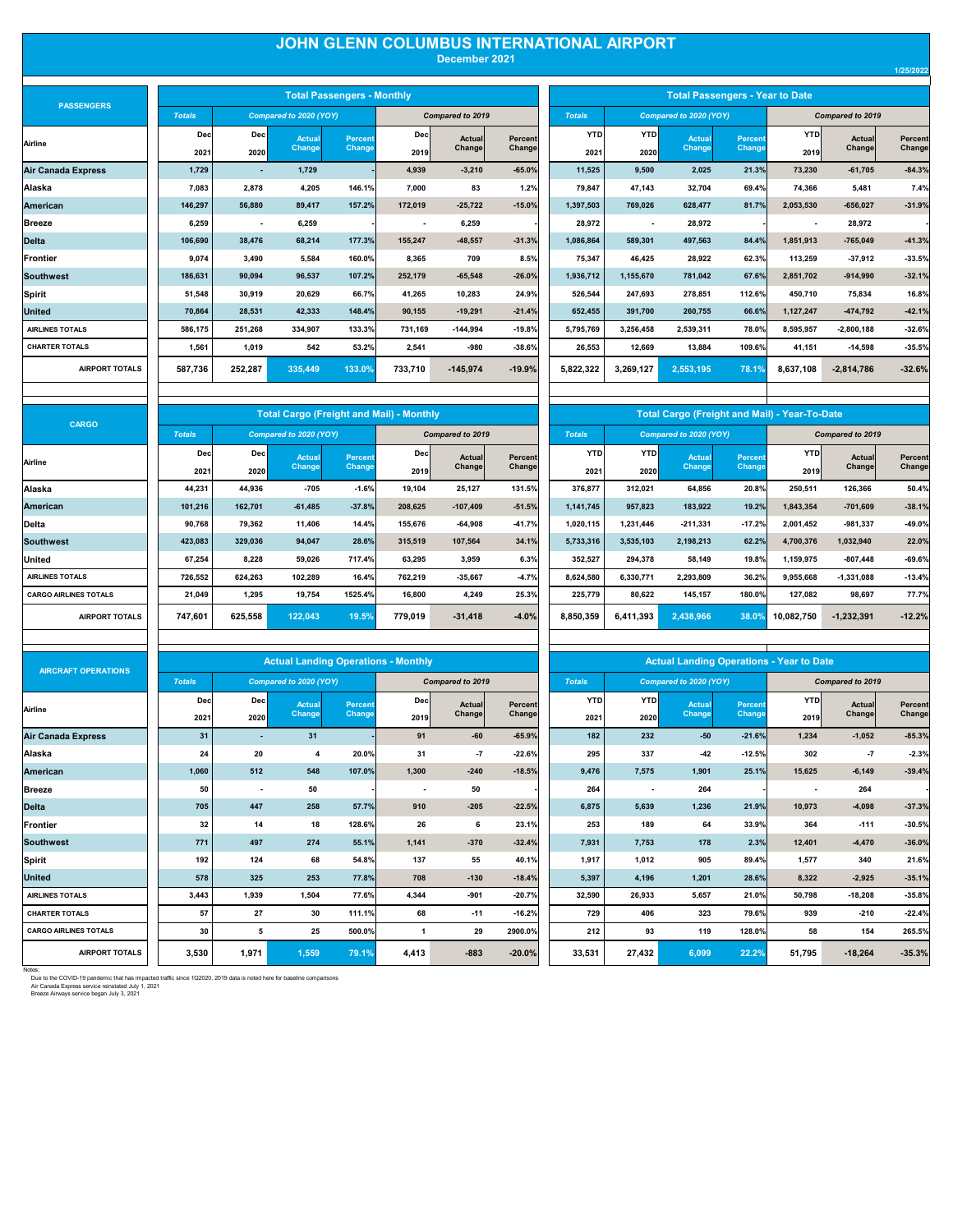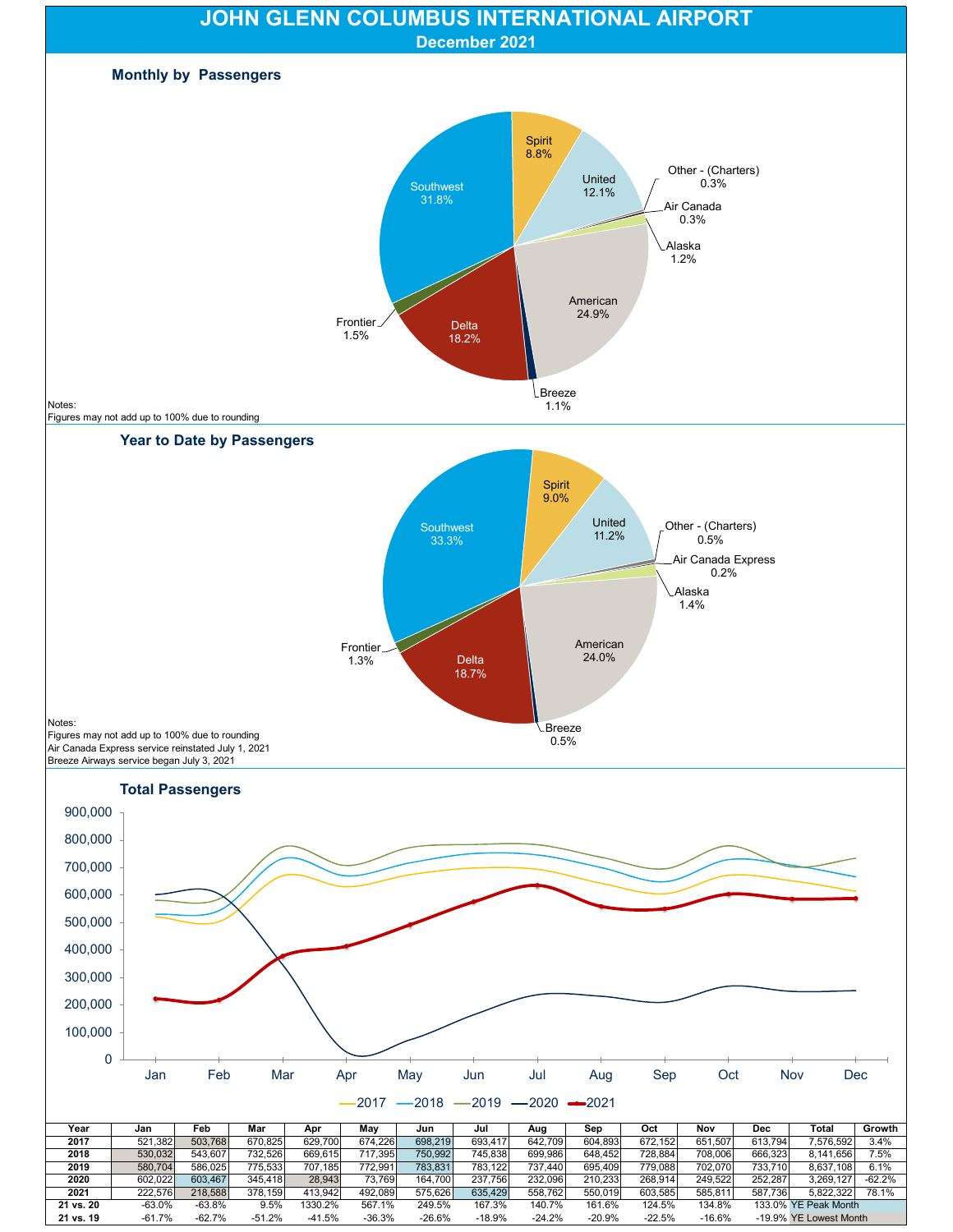## **RICKENBACKER INTERNATIONAL AIRPORT**

| December 2021 |
|---------------|
|---------------|

| <b>PASSENGERS</b>     |               |        |                        | <b>Total Passengers - Monthly</b> |        |                          |            |               |            | <b>Total Passengers - Year to Date</b> |         |            |                  |           |
|-----------------------|---------------|--------|------------------------|-----------------------------------|--------|--------------------------|------------|---------------|------------|----------------------------------------|---------|------------|------------------|-----------|
|                       | <b>Totals</b> |        | Compared to 2020 (YOY) |                                   |        | Compared to 2019         |            | <b>Totals</b> |            | Compared to 2020 (YOY)                 |         |            | Compared to 2019 |           |
| Airline               | Dec           | Dec    | Actual                 | Percent                           | Dec    | Actual                   | Percent    | <b>YTD</b>    | <b>YTD</b> | Actual                                 | Percent | <b>YTD</b> | Actual           | Percent   |
|                       | 2021          | 2020   | Change                 | Change                            | 2019   | Change                   | Change     | 2021          | 2020       | Change                                 | Change  | 2019       | Change           | Change    |
| <b>Allegiant Air</b>  | 19,829        | 15,467 | 4,362                  | 28.2%                             | 20,649 | $-820$                   | $-4.0%$    | 293,998       | 205,919    | 88,079                                 | 42.8%   | 301.915    | $-7,917$         | $-2.6%$   |
| Miami Air             |               |        |                        |                                   | 659    | $-659$                   | $-100.0\%$ |               |            |                                        |         | 1.434      | $-1,434$         | $-100.0%$ |
| <b>Sun Country</b>    |               |        |                        |                                   |        | $\overline{\phantom{a}}$ |            | $122$         |            | $122$                                  |         | 471        | $-349$           | $-74.1%$  |
| <b>Other Charters</b> |               | 170    | $-170$                 | $-100.0%$                         | 1,540  | $-1,540$                 | $-100.0%$  | 1,464         | 1,241      | 223                                    | 18.0%   | 4,960      | $-3,496$         | $-70.5%$  |
| <b>AIRPORT TOTALS</b> | 19.829        | 15,637 | 4,192                  | 26.8%                             | 22.848 | $-3,019$                 | $-13.2%$   | 295.584       | 207.160    | 88,424                                 | 42.7%   | 308.780    | $-13,196$        | $-4.3%$   |
|                       |               |        |                        |                                   |        |                          |            |               |            |                                        |         |            |                  |           |

| <b>CARGO</b>                                |               |             | <b>Total Cargo (Freight and Mail) - Monthly</b> |                   |             |                  |                   |                    |                    |                        |                   | <b>Total Cargo (Freight and Mail) - Year-To-Date</b> |                  |                   |
|---------------------------------------------|---------------|-------------|-------------------------------------------------|-------------------|-------------|------------------|-------------------|--------------------|--------------------|------------------------|-------------------|------------------------------------------------------|------------------|-------------------|
|                                             | <b>Totals</b> |             | Compared to 2020 (YOY)                          |                   |             | Compared to 2019 |                   | <b>Totals</b>      |                    | Compared to 2020 (YOY) |                   |                                                      | Compared to 2019 |                   |
| Airline                                     | Dec<br>2021   | Dec<br>2020 | Actual<br>Change                                | Percent<br>Change | Dec<br>2019 | Actual<br>Change | Percent<br>Change | <b>YTD</b><br>2021 | <b>YTD</b><br>2020 | Actual<br>Change       | Percent<br>Change | <b>YTD</b><br>2019                                   | Actual<br>Change | Percent<br>Change |
| <b>AirBridgeCargo</b>                       |               |             | $\blacksquare$                                  |                   | 2,342,969   | $-2,342,969$     | $-100.0%$         |                    | 4,058,805          | $-4,058,805$           | $-100.0%$         | 19,918,103                                           | $-19,918,103$    | $-100.0%$         |
| Asiana                                      |               |             |                                                 |                   | 534,358     | $-534,358$       | $-100.0%$         |                    | 246,642            | $-246,642$             | $-100.0%$         | 4,375,605                                            | $-4,375,605$     | $-100.0%$         |
| Cargolux                                    | 3.554.899     | 3,163,069   | 391.830                                         | 12.4%             | 3.322.902   | 231,997          | 7.0%              | 51,851,402         | 44, 167, 701       | 7,683,701              | 17.4%             | 41.240.629                                           | 10,610,773       | 25.7%             |
| <b>Cathay Pacific</b>                       | 2,691,561     | 1,004,690   | 1,686,871                                       | 167.9%            | 2,273,449   | 418,112          | 18.4%             | 19,410,703         | 17,350,694         | 2,060,009              | 11.9%             | 25,060,890                                           | $-5,650,187$     | $-22.5%$          |
| China Airlines                              |               |             | $\mathbf{0}$                                    |                   | 1.294.435   | $-1,294,435$     | $-100.0%$         |                    | 3,369,193          | $-3.369.193$           | $-100.0%$         | 16.354.465                                           | $-16, 354, 465$  | $-100.0%$         |
| <b>Emirates</b>                             | 3,215,752     | 3,607,926   | $-392,174$                                      | $-10.9%$          | 2,250,095   | 965,657          | 42.9%             | 46,688,232         | 23,285,652         | 23,402,580             | 100.5%            | 32,090,034                                           | 14,598,198       | 45.5%             |
| Etihad                                      |               |             | $\blacksquare$                                  |                   | 1,292,960   | $-1,292,960$     | $-100.0%$         | 662,381            | 4,832,698          | $-4, 170, 317$         | $-86.3%$          | 16,892,260                                           | $-16,229,879$    | $-96.1%$          |
| FedEx                                       | 7,500,024     | 6.995.185   | 504,839                                         | 7.2%              | 7,088,996   | 411,028          | 5.8%              | 82,000,489         | 75,893,925         | 6,106,564              | 8.0%              | 83,727,457                                           | $-1,726,968$     | $-2.1%$           |
| Korean Air                                  | 4,717,419     | 3,349,685   | 1,367,734                                       | 40.8%             |             | 4,717,419        |                   | 47,530,253         | 11,090,122         | 36,440,131             | 328.6%            |                                                      | 47,530,253       |                   |
| <b>UPS</b>                                  | 3,697,226     | 3,843,296   | $-146,070$                                      | $-3.8%$           | 3.678.541   | 18,685           | 0.5%              | 28,443,069         | 28, 195, 966       | 247,103                | 0.9%              | 28.605.329                                           | $-162,260$       | $-0.6%$           |
| <b>Other Cargo Charters - Domestic</b>      | 18,367        | 14,533      | 3,834                                           | 26.4%             | 613,418     | $-595,051$       | $-97.0%$          | 277,333            | 1,987,693          | $-1,710,360$           | $-86.0%$          | 4,997,562                                            | $-4,720,229$     | $-94.5%$          |
| <b>Other Cargo Charters - International</b> | 2,879,327     | 1.943.927   | 935,400                                         | 48.1%             | 301.258     | 2,578,069        | 855.8%            | 61.823.032         | 50.068.521         | 11.754.511             | 23.5%             | 13.461.623                                           | 48,361,409       | 359.3%            |
| <b>AIRPORT TOTALS</b>                       | 28,274,575    | 23,922,311  | 4,352,264                                       | 18.2%             | 24,993,381  | 3,281,194        | 13.1%             | 338,686,894        | 264,547,612        | 74,139,282             | 28.0%             | 286,723,956                                          | 51,962,938       | 18.1%             |
|                                             |               |             |                                                 |                   |             |                  |                   |                    |                    |                        |                   |                                                      |                  |                   |
| <b>TOTAL DOMESTIC</b>                       | 11,215,617    | 10,853,014  | 362,603                                         | 3.3%              | 11,380,955  | $-165.338$       | $-1.5%$           | 110,720,891        | 106,077,584        | 4,643,307              | 4.4%              | 117,330,348                                          | $-6.609.457$     | $-5.6%$           |
| <b>TOTAL INTERNATIONAL</b>                  | 17.058.958    | 13,069,297  | 3,989,661                                       | 30.5%             | 13,612,426  | 3,446,532        | 25.3%             | 227.966.003        | 158.470.028        | 69,495,975             | 43.9%             | 169,393,608                                          | 58,572,395       | 34.6%             |
| <b>AIRPORT TOTALS</b>                       | 28,274,575    | 23,922,311  | 4,352,264                                       | 18.2%             | 24,993,381  | 3,281,194        | 13.1%             | 338,686,894        | 264,547,612        | 74,139,282             | 28.0%             | 286,723,956                                          | 51,962,938       | 18.1%             |
|                                             |               |             |                                                 |                   |             |                  |                   |                    |                    |                        |                   |                                                      |                  |                   |

| <b>AIRCRAFT OPERATIONS</b>                                                                                                   |               |                          |                          |           | <b>Actual Landing Operations - Monthly</b> |                         |           | <b>Actual Landing Operations - Year to Date</b> |                |                        |           |                         |                  |           |
|------------------------------------------------------------------------------------------------------------------------------|---------------|--------------------------|--------------------------|-----------|--------------------------------------------|-------------------------|-----------|-------------------------------------------------|----------------|------------------------|-----------|-------------------------|------------------|-----------|
|                                                                                                                              | <b>Totals</b> |                          | Compared to 2020 (YOY)   |           |                                            | Compared to 2019        |           | <b>Totals</b>                                   |                | Compared to 2020 (YOY) |           |                         | Compared to 2019 |           |
| Airline                                                                                                                      | Dec           | Dec                      | <b>Actual</b>            | Percent   | Dec                                        | Actual                  | Percent   | <b>YTD</b>                                      | <b>YTD</b>     | Actual                 | Percent   | YTD                     | Actual           | Percent   |
|                                                                                                                              | 2021          | 2020                     | Change                   | Change    | 2019                                       | Change                  | Change    | 2021                                            | 2020           | Change                 | Change    | 2019                    | Change           | Change    |
| <b>Allegiant Air</b>                                                                                                         | 73            | 74                       | $-1$                     | $-1.4%$   | 70                                         | $\overline{\mathbf{3}}$ | 4.3%      | 1,138                                           | 928            | 210                    | 22.6%     | 1,034                   | 104              | 10.1%     |
| Miami Air                                                                                                                    |               | $\overline{\phantom{a}}$ | ٠                        |           | $\overline{\mathbf{A}}$                    | $-4$                    | $-100.0%$ |                                                 |                | ۰.                     |           | 10                      | $-10$            | $-100.0%$ |
| <b>Sun Country</b>                                                                                                           |               | $\overline{\phantom{a}}$ | ٠                        |           | ٠                                          | ٠                       |           | $\overline{2}$                                  |                | $\overline{2}$         |           | $\overline{\mathbf{2}}$ | $\sim$           | 0.0%      |
| <b>Other Charters</b>                                                                                                        |               | $\overline{2}$           | $-2$                     | $-100.0%$ | 9                                          | -9                      | $-100.0%$ | 12                                              | 11             | $\mathbf{1}$           | 9.1%      | 45                      | $-33$            | $-73.3%$  |
| PASSENGER OPERATIONS TOTALS                                                                                                  | 73            | 76                       | $-3$                     | $-3.9%$   | 83                                         | $-10$                   | $-12.0%$  | 1,152                                           | 939            | 213                    | 22.7%     | 1,091                   | 61               | 5.6%      |
| AirBridgeCargo                                                                                                               |               | $\overline{\phantom{a}}$ | ٠                        |           | $\overline{ }$                             | $-7$                    | $-100.0%$ |                                                 | 19             | $-19$                  | $-100.0%$ | 85                      | $-85$            | $-100.0%$ |
| Asiana                                                                                                                       |               | $\blacksquare$           | ٠                        |           | $\overline{2}$                             | $-2$                    | $-100.0%$ |                                                 | $\overline{1}$ | $-1$                   | $-100.0%$ | 17                      | $-17$            | $-100.0%$ |
| Cargolux                                                                                                                     | 13            | 14                       | $-1$                     | $-7.1%$   | 17                                         | $-4$                    | $-23.5%$  | 184                                             | 200            | $-16$                  | $-8.0%$   | 203                     | $-19$            | $-9.4%$   |
| <b>Cathay Pacific</b>                                                                                                        | 21            | 9                        | 12                       | 133.3%    | 15                                         | $\bf 6$                 | 40.0%     | 135                                             | 153            | $-18$                  | $-11.8%$  | 195                     | $-60$            | $-30.8%$  |
| <b>China Airlines</b>                                                                                                        |               | $\overline{\phantom{a}}$ | $\overline{\phantom{a}}$ |           | 9                                          | -9                      | $-100.0%$ | 1                                               | 18             | $-17$                  | $-94.4%$  | 106                     | $-105$           | $-99.1%$  |
| <b>Emirates</b>                                                                                                              | 37            | 30                       | $\overline{7}$           | 23.3%     | 13                                         | 24                      | 184.6%    | 422                                             | 185            | 237                    | 128.1%    | 194                     | 228              | 117.5%    |
| Etihad                                                                                                                       |               | $\overline{\phantom{a}}$ | $\overline{\phantom{a}}$ |           | $\overline{7}$                             | $-7$                    | $-100.0%$ | 5                                               | 24             | $-19$                  | $-79.2%$  | 83                      | $-78$            | $-94.0%$  |
| FedEx                                                                                                                        | 174           | 151                      | 23                       | 15.2%     | 151                                        | 23                      | 15.2%     | 1,642                                           | 1,640          | $\overline{2}$         | 0.1%      | 1.660                   | $-18$            | $-1.1%$   |
| Korean Air                                                                                                                   | 51            | 40                       | 11                       | 27.5%     |                                            | 51                      |           | 528                                             | 129            | $\mathbf{0}$           | 309.3%    |                         | 528              |           |
| <b>UPS</b>                                                                                                                   | 72            | 65                       | $\overline{7}$           | 10.8%     | 51                                         | 21                      | 41.2%     | 365                                             | 482            | $-117$                 | $-24.3%$  | 519                     | $-154$           | $-29.7%$  |
| <b>Other Cargo Charters - Domestic</b>                                                                                       | 64            | 56                       | 8                        | 14.3%     | 70                                         | -6                      | $-8.6%$   | 811                                             | 703            | 108                    | 15.4%     | 725                     | 86               | 11.9%     |
| <b>Other Cargo Charters - International</b>                                                                                  | 25            | 17                       | $\bf{8}$                 | 47.1%     | $\overline{\mathbf{2}}$                    | 23                      | 1150.0%   | 380                                             | 268            | 112                    | 41.8%     | 76                      | 304              | 400.0%    |
| <b>CARGO OPERATIONS TOTALS</b>                                                                                               | 457           | 382                      | 75                       | 19.6%     | 344                                        | 113                     | 32.8%     | 4,473                                           | 3,822          | 651                    | 17.0%     | 3,863                   | 610              | 15.8%     |
| <b>AIRPORT TOTALS</b>                                                                                                        | 530           | 458                      | 72                       | 15.7%     | 427                                        | 103                     | 24.1%     | 5,625                                           | 4,761          | 864                    | 18.1%     | 4,954                   | 671              | 13.5%     |
| Notes: Due to the COVID-19 pandemic that has impacted traffic since 1Q2020, 2019 data is noted here for baseline comparisons |               |                          |                          |           |                                            |                         |           |                                                 |                |                        |           |                         |                  |           |

l

|                     |                  |                   | <b>Actual Landing Operations - Monthly</b> |                         |                   |                         |                    |                        |                   | <b>Actual Landing Operations - Year to Date</b> |                   |                   |
|---------------------|------------------|-------------------|--------------------------------------------|-------------------------|-------------------|-------------------------|--------------------|------------------------|-------------------|-------------------------------------------------|-------------------|-------------------|
| pared to 2020 (YOY) |                  |                   |                                            | Compared to 2019        |                   | <b>Totals</b>           |                    | Compared to 2020 (YOY) |                   |                                                 | Compared to 2019  |                   |
|                     | Actual<br>Change | Percent<br>Change | <b>Dec</b><br>2019                         | Actual<br>Change        | Percent<br>Change | <b>YTD</b><br>2021      | <b>YTD</b><br>2020 | Actual<br>Change       | Percent<br>Change | <b>YTD</b><br>2019                              | Actual<br>Changel | Percent<br>Change |
|                     | $-1$             | $-1.4%$           | 70                                         | $\overline{\mathbf{3}}$ | 4.3%              | 1,138                   | 928                | 210                    | 22.6%             | 1,034                                           | 104               | 10.1%             |
|                     | ٠                |                   | 4                                          | $-4$                    | $-100.0%$         |                         | ٠                  | ٠                      |                   | 10                                              | $-10$             | $-100.0%$         |
|                     | ٠                |                   | $\overline{\phantom{a}}$                   | $\sim$                  |                   | $\overline{\mathbf{2}}$ | ٠                  | $\overline{2}$         |                   | $\mathbf 2$                                     | $\blacksquare$    | 0.0%              |
|                     | $\mathbf{-2}$    | $-100.0%$         | 9                                          | -9                      | $-100.0%$         | 12                      | 11                 | $\mathbf{1}$           | 9.1%              | 45                                              | $-33$             | $-73.3%$          |
|                     | $\textbf{-3}$    | $-3.9%$           | 83                                         | $-10$                   | $-12.0%$          | 1,152                   | 939                | 213                    | 22.7%             | 1,091                                           | 61                | 5.6%              |
|                     | ٠                |                   | $\overline{7}$                             | $-7$                    | $-100.0%$         |                         | 19                 | $-19$                  | $-100.0%$         | 85                                              | $-85$             | $-100.0%$         |
|                     | ٠                |                   | $\overline{2}$                             | $-2$                    | $-100.0%$         |                         | $\mathbf{1}$       | $-1$                   | $-100.0%$         | 17                                              | $-17$             | $-100.0%$         |
|                     | $-1$             | $-7.1%$           | 17                                         | $-4$                    | $-23.5%$          | 184                     | 200                | $-16$                  | $-8.0%$           | 203                                             | $-19$             | $-9.4%$           |
|                     | 12               | 133.3%            | 15                                         | 6                       | 40.0%             | 135                     | 153                | $-18$                  | $-11.8%$          | 195                                             | $-60$             | $-30.8%$          |
|                     | ٠                |                   | 9                                          | -9                      | $-100.0%$         | 1                       | 18                 | $-17$                  | $-94.4%$          | 106                                             | $-105$            | $-99.1%$          |
|                     | $\overline{7}$   | 23.3%             | 13                                         | 24                      | 184.6%            | 422                     | 185                | 237                    | 128.1%            | 194                                             | 228               | 117.5%            |
|                     | ٠                |                   | $\overline{7}$                             | $-7$                    | $-100.0%$         | 5                       | 24                 | $-19$                  | $-79.2%$          | 83                                              | $-78$             | $-94.0%$          |
|                     | 23               | 15.2%             | 151                                        | 23                      | 15.2%             | 1,642                   | 1,640              | $\overline{2}$         | 0.1%              | 1,660                                           | $-18$             | $-1.1%$           |
|                     | 11               | 27.5%             |                                            | 51                      |                   | 528                     | 129                | $\mathbf 0$            | 309.3%            | ٠                                               | 528               |                   |
|                     | $\overline{7}$   | 10.8%             | 51                                         | 21                      | 41.2%             | 365                     | 482                | $-117$                 | $-24.3%$          | 519                                             | $-154$            | $-29.7%$          |
|                     | 8                | 14.3%             | 70                                         | -6                      | $-8.6%$           | 811                     | 703                | 108                    | 15.4%             | 725                                             | 86                | 11.9%             |
|                     | 8                | 47.1%             | $\mathbf 2$                                | 23                      | 1150.0%           | 380                     | 268                | 112                    | 41.8%             | 76                                              | 304               | 400.0%            |
|                     | 75               | 19.6%             | 344                                        | 113                     | 32.8%             | 4,473                   | 3,822              | 651                    | 17.0%             | 3,863                                           | 610               | 15.8%             |
|                     | 72               | 15 7%             | 427                                        | 103                     | 24 1%             | 5625                    | 4761               | 864                    | 18.1%             | 4954                                            | 671               | 13.5%             |

| 1/25/2022 |
|-----------|
|           |
|           |

|                         | <b>Total Passengers - Monthly</b> |              |                   |                   | <b>Total Passengers - Year to Date</b> |                          |                                |                          |                    |                   |                   |  |  |
|-------------------------|-----------------------------------|--------------|-------------------|-------------------|----------------------------------------|--------------------------|--------------------------------|--------------------------|--------------------|-------------------|-------------------|--|--|
| to 2020 (YOY)           |                                   |              | Compared to 2019  |                   | <b>Totals</b>                          |                          | Compared to 2020 (YOY)         |                          | Compared to 2019   |                   |                   |  |  |
| Actual<br><b>Change</b> | Percent<br><b>Change</b>          | Decl<br>2019 | Actual<br>Changel | Percent<br>Change | <b>YTD</b><br>2021                     | <b>YTD</b><br>2020       | <b>Actual</b><br><b>Change</b> | Percent<br><b>Change</b> | <b>YTD</b><br>2019 | Actual<br>Changel | Percent<br>Change |  |  |
| 4.362                   | 28.2%                             | 20.649       | $-820$            | $-4.0%$           | 293.998                                | 205.919                  | 88.079                         | 42.8%                    | 301.915            | $-7,917$          | $-2.6%$           |  |  |
|                         |                                   | 659          | $-659$            | $-100.0%$         |                                        |                          | ٠                              |                          | 1,434              | $-1,434$          | $-100.0%$         |  |  |
| ۰.                      |                                   | ٠            | ۰                 |                   | 122                                    | $\overline{\phantom{a}}$ | 122                            |                          | 471                | $-349$            | $-74.1%$          |  |  |
| $-170$                  | $-100.0%$                         | 1.540        | $-1.540$          | $-100.0%$         | 1.464                                  | 1.241                    | 223                            | 18.0%                    | 4.960              | $-3,496$          | $-70.5%$          |  |  |
| 4,192                   | 26.8%                             | 22.848       | $-3.019$          | $-13.2%$          | 295.584                                | 207.160                  | 88.424                         | 42.7%                    | 308.780            | $-13.196$         | $-4.3%$           |  |  |
|                         |                                   |              |                   |                   |                                        |                          |                                |                          |                    |                   |                   |  |  |

| <b>Total Cargo (Freight and Mail) - Monthly</b> |                         |                   |             |                         |                   |                    |                        |                  | <b>Total Cargo (Freight and Mail) - Year-To-Date</b> |                    |                         |                   |  |  |
|-------------------------------------------------|-------------------------|-------------------|-------------|-------------------------|-------------------|--------------------|------------------------|------------------|------------------------------------------------------|--------------------|-------------------------|-------------------|--|--|
|                                                 | mpared to 2020 (YOY)    |                   |             | Compared to 2019        |                   | <b>Totals</b>      | Compared to 2020 (YOY) |                  |                                                      |                    | Compared to 2019        |                   |  |  |
| ìС.                                             | <b>Actual</b><br>Change | Percent<br>Change | Dec<br>2019 | <b>Actual</b><br>Change | Percent<br>Change | <b>YTD</b><br>2021 | <b>YTD</b><br>2020     | Actual<br>Change | Percent<br>Change                                    | <b>YTD</b><br>2019 | <b>Actual</b><br>Change | Percent<br>Change |  |  |
|                                                 |                         |                   | 2,342,969   | $-2,342,969$            | $-100.0%$         |                    | 4,058,805              | $-4,058,805$     | $-100.0%$                                            | 19,918,103         | $-19,918,103$           | $-100.0%$         |  |  |
|                                                 | ٠                       |                   | 534.358     | $-534,358$              | $-100.0%$         |                    | 246,642                | $-246.642$       | $-100.0%$                                            | 4,375,605          | $-4,375,605$            | $-100.0%$         |  |  |
|                                                 | 391,830                 | 12.4%             | 3,322,902   | 231,997                 | 7.0%              | 51,851,402         | 44, 167, 701           | 7,683,701        | 17.4%                                                | 41,240,629         | 10,610,773              | 25.7%             |  |  |
|                                                 | 1,686,871               | 167.9%            | 2,273,449   | 418,112                 | 18.4%             | 19,410,703         | 17,350,694             | 2,060,009        | 11.9%                                                | 25,060,890         | $-5,650,187$            | $-22.5%$          |  |  |
|                                                 | $\mathbf 0$             |                   | 1,294,435   | $-1,294,435$            | $-100.0%$         |                    | 3,369,193              | $-3,369,193$     | $-100.0%$                                            | 16,354,465         | $-16,354,465$           | $-100.0%$         |  |  |
|                                                 | $-392,174$              | $-10.9%$          | 2,250,095   | 965,657                 | 42.9%             | 46,688,232         | 23,285,652             | 23,402,580       | 100.5%                                               | 32,090,034         | 14,598,198              | 45.5%             |  |  |
|                                                 |                         |                   | 1,292,960   | $-1,292,960$            | $-100.0%$         | 662,381            | 4,832,698              | $-4, 170, 317$   | $-86.3%$                                             | 16,892,260         | $-16,229,879$           | $-96.1%$          |  |  |
|                                                 | 504,839                 | 7.2%              | 7,088,996   | 411,028                 | 5.8%              | 82,000,489         | 75,893,925             | 6,106,564        | 8.0%                                                 | 83,727,457         | $-1,726,968$            | $-2.1%$           |  |  |
|                                                 | 1,367,734               | 40.8%             | ٠           | 4,717,419               |                   | 47,530,253         | 11,090,122             | 36,440,131       | 328.6%                                               | ٠                  | 47,530,253              |                   |  |  |
|                                                 | $-146,070$              | $-3.8%$           | 3,678,541   | 18,685                  | 0.5%              | 28,443,069         | 28, 195, 966           | 247,103          | 0.9%                                                 | 28,605,329         | $-162,260$              | $-0.6%$           |  |  |
|                                                 | 3,834                   | 26.4%             | 613,418     | $-595,051$              | $-97.0%$          | 277,333            | 1,987,693              | $-1,710,360$     | $-86.0%$                                             | 4,997,562          | $-4,720,229$            | $-94.5%$          |  |  |
|                                                 | 935,400                 | 48.1%             | 301,258     | 2,578,069               | 855.8%            | 61,823,032         | 50,068,521             | 11,754,511       | 23.5%                                                | 13,461,623         | 48,361,409              | 359.3%            |  |  |
|                                                 | 4.352.264               | 18.2%             | 24.993.381  | 3,281,194               | 13.1%             | 338.686.894        | 264.547.612            | 74.139.282       | 28.0%                                                | 286.723.956        | 51.962.938              | 18.1%             |  |  |
|                                                 |                         |                   |             |                         |                   |                    |                        |                  |                                                      |                    |                         |                   |  |  |
|                                                 | 362,603                 | 3.3%              | 11,380,955  | $-165.338$              | $-1.5%$           | 110,720,891        | 106,077,584            | 4,643,307        | 4.4%                                                 | 117,330,348        | $-6.609.457$            | $-5.6%$           |  |  |
|                                                 | 3,989,661               | 30.5%             | 13,612,426  | 3.446.532               | 25.3%             | 227,966,003        | 158,470,028            | 69,495,975       | 43.9%                                                | 169,393,608        | 58.572.395              | 34.6%             |  |  |
|                                                 | 4,352,264               | 18.2%             | 24,993,381  | 3,281,194               | 13.1%             | 338,686,894        | 264,547,612            | 74,139,282       | 28.0%                                                | 286,723,956        | 51,962,938              | 18.1%             |  |  |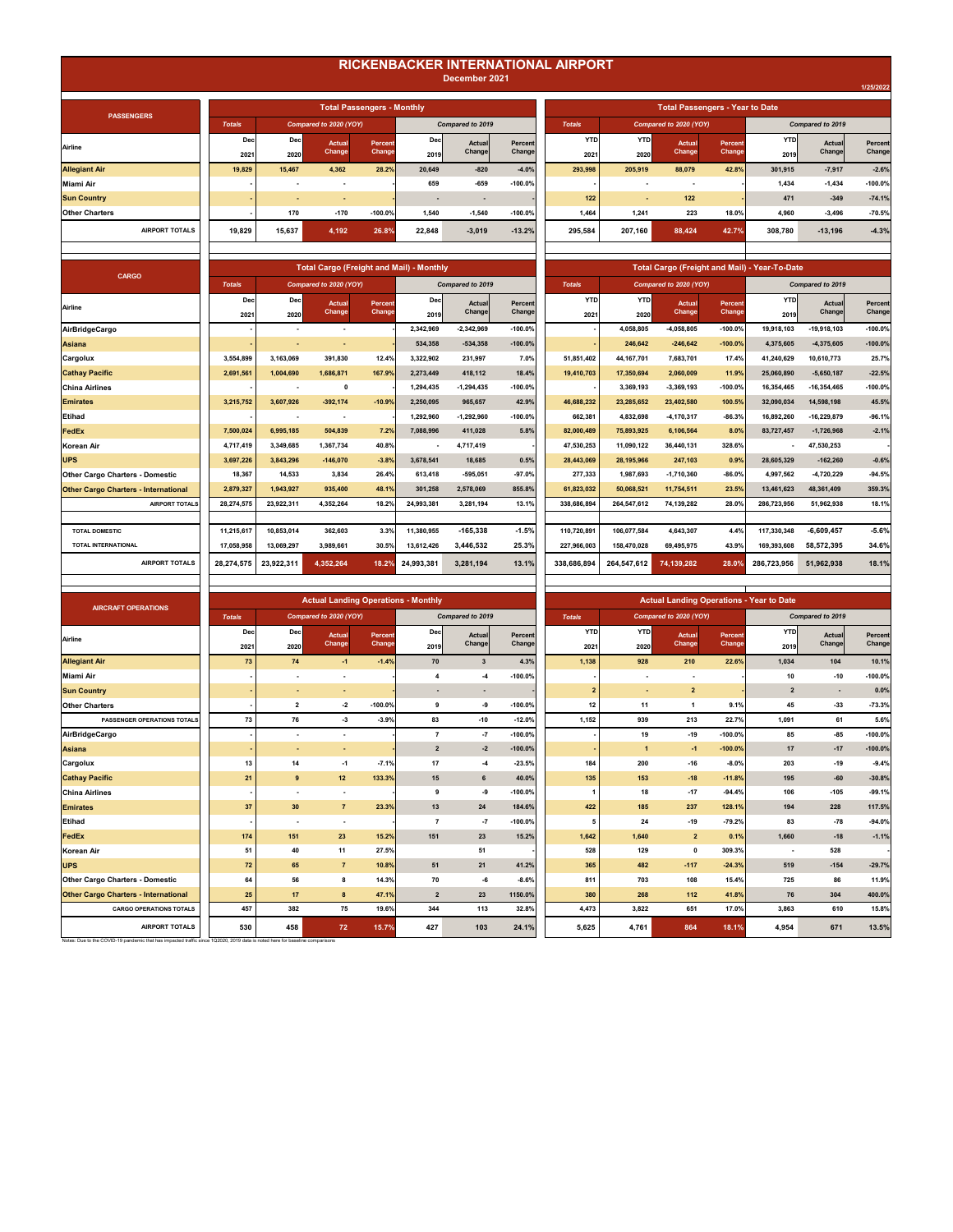

Prepared by the Business Development Division, Columbus Regional Airport Authority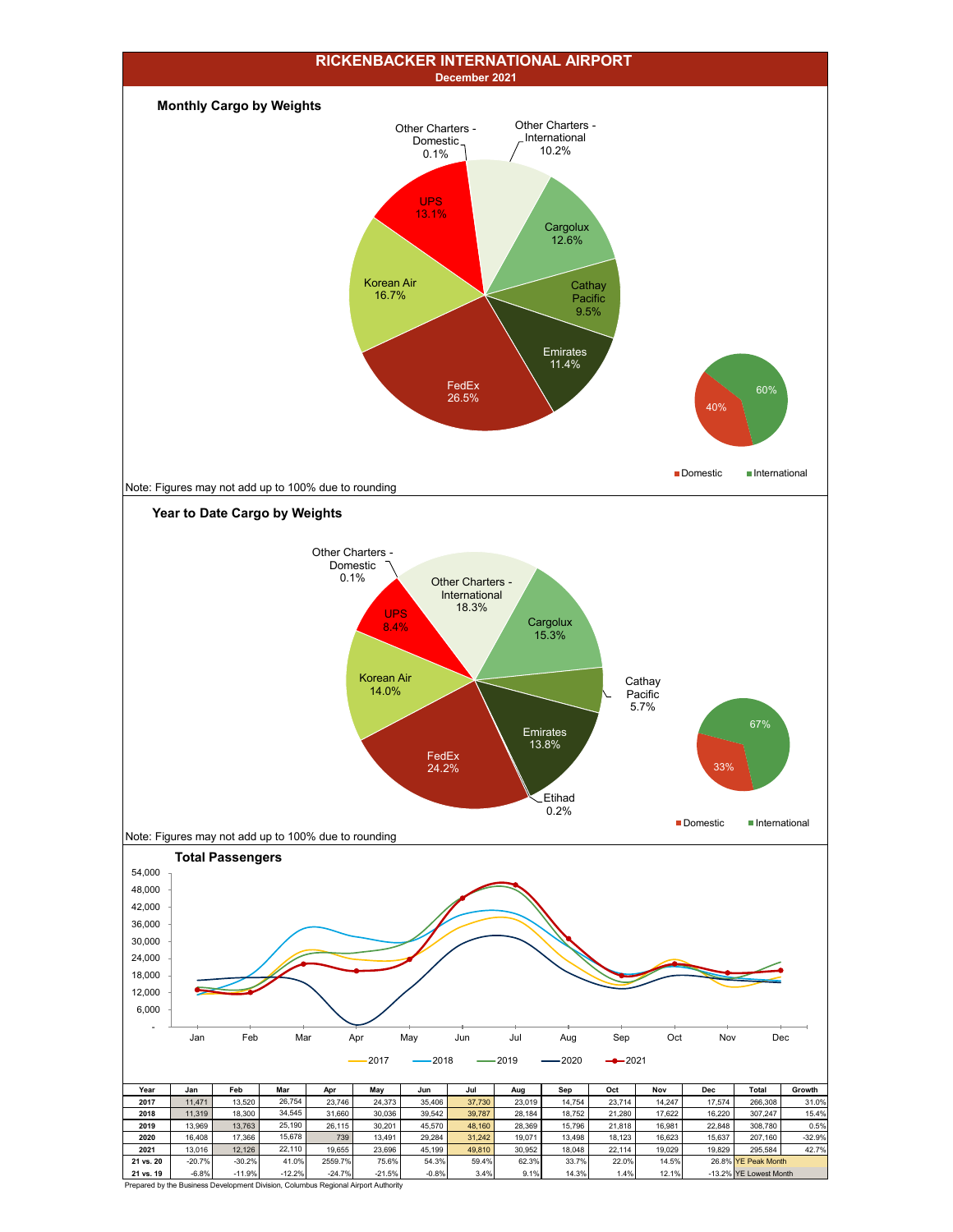|                                                                                                                                                       |                                   |                        |                                                 |                   |                    | December 2021    |                   | <b>COMBINED AIRPORTS TRAFFIC REPORT</b>         |                        |                                               |                          |                    |                  |                          |  |
|-------------------------------------------------------------------------------------------------------------------------------------------------------|-----------------------------------|------------------------|-------------------------------------------------|-------------------|--------------------|------------------|-------------------|-------------------------------------------------|------------------------|-----------------------------------------------|--------------------------|--------------------|------------------|--------------------------|--|
|                                                                                                                                                       |                                   |                        |                                                 |                   |                    |                  |                   |                                                 |                        |                                               |                          |                    |                  | 1/25/2022                |  |
| <b>PASSENGERS</b>                                                                                                                                     | <b>Total Passengers - Monthly</b> |                        |                                                 |                   |                    |                  |                   | <b>Total Passengers - Year to Date</b>          |                        |                                               |                          |                    |                  |                          |  |
|                                                                                                                                                       |                                   | Compared to 2020 (YOY) |                                                 |                   |                    | Compared to 2019 |                   |                                                 | Compared to 2020 (YOY) |                                               |                          | Compared to 2019   |                  |                          |  |
| <b>Airports</b>                                                                                                                                       | Dec<br>2021                       | Dec<br>2020            | <b>Actual</b><br>Change                         | Percent<br>Change | Dec<br>2019        | Actual<br>Change | Percent<br>Change | <b>YTD</b><br>2021                              | <b>YTD</b><br>2020     | Actual<br>Change                              | Percent<br>Change        | <b>YTD</b><br>2019 | Actual<br>Change | Percent<br>Change        |  |
| John Glenn International                                                                                                                              | 587,736                           | 252,287                | 335.449                                         | 133.0%            | 733,710            | -145,974         | $-19.9%$          | 5,822,322                                       | 3,269,127              | 2,553,195                                     | 78.1%                    | 8,637,108          | $-2,814,786$     | $-32.6%$                 |  |
| <b>Rickenbacker International</b>                                                                                                                     | 19,829                            | 15,637                 | 4.192                                           | 26.8%             | 22.848             | $-3.019$         | $-13.2%$          | 295.584                                         | 207,160                | 88,424                                        | 42.7%                    | 308,780            | $-13,196$        | $-4.3%$                  |  |
| <b>AIRPORT TOTALS</b>                                                                                                                                 | 607.565                           | 267.924                | 339.641                                         | 126.8%            | 756.558            | $-148.993$       | $-19.7%$          | 6.117.906                                       | 3,476,287              | 2,641,619                                     | 76.0%                    | 8.945.888          | $-2,827,982$     | $-31.6%$                 |  |
| <b>CARGO</b>                                                                                                                                          |                                   |                        | <b>Total Cargo (Freight and Mail) - Monthly</b> |                   |                    |                  |                   |                                                 |                        | Total Cargo (Freight and Mail) - Year-To-Date |                          |                    |                  |                          |  |
|                                                                                                                                                       | Compared to 2020 (YOY)            |                        |                                                 | Compared to 2019  |                    |                  |                   | Compared to 2020 (YOY)                          |                        | Compared to 2019                              |                          |                    |                  |                          |  |
| <b>Airports</b>                                                                                                                                       | <b>Dec</b><br>2021                | Dec<br>2020            | <b>Actual</b><br>Change                         | Percent<br>Change | <b>Dec</b><br>2019 | Actual<br>Change | Percent<br>Change | <b>YTD</b><br>2021                              | <b>YTD</b><br>2020     | Actual<br>Change                              | <b>Percent</b><br>Change | YTD<br>2019        | Actual<br>Change | <b>Percent</b><br>Change |  |
| John Glenn International                                                                                                                              | 747.601                           | 625.558                | 122,043                                         | 19.5%             | 779.019            | $-31,418$        | $-4.0%$           | 8.850.359                                       | 6.411.393              | 2.438.966                                     | 38.0%                    | 10,082,750         | $-1,232,391$     | $-12.2%$                 |  |
| <b>Rickenbacker International</b>                                                                                                                     | 28,274,575                        | 23,922,311             | 4,352,264                                       | 18.2%             | 24,993,381         | 3,281,194        | 13.1%             | 338,686,894                                     | 264,547,612            | 74,139,282                                    | 28.0%                    | 286,723,956        | 51,962,938       | 18.1%                    |  |
| <b>AIRPORT TOTALS</b>                                                                                                                                 |                                   | 29,022,176 24,547,869  | 4,474,307                                       | 18.2%             | 25,772,400         | 3,249,776        | 12.6%             | 347,537,253                                     | 270,959,005            | 76,578,248                                    | 28.3%                    | 296,806,706        | 50,730,547       | 17.1%                    |  |
|                                                                                                                                                       |                                   |                        |                                                 |                   |                    |                  |                   |                                                 |                        |                                               |                          |                    |                  |                          |  |
| <b>AIRCRAFT OPERATIONS</b>                                                                                                                            |                                   |                        | <b>Actual Landing Operations - Monthly</b>      |                   |                    |                  |                   | <b>Actual Landing Operations - Year to Date</b> |                        |                                               |                          |                    |                  |                          |  |
|                                                                                                                                                       |                                   | Compared to 2020 (YOY) |                                                 |                   | Compared to 2019   |                  |                   | Compared to 2020 (YOY)                          |                        |                                               |                          | Compared to 2019   |                  |                          |  |
| <b>Airports</b>                                                                                                                                       | Dec<br>2021                       | Dec<br>2020            | <b>Actual</b><br>Change                         | Percent<br>Change | Dec<br>2019        | Actual<br>Change | Percent<br>Change | <b>YTD</b><br>2021                              | <b>YTD</b><br>2020     | Actual<br>Change                              | <b>Percent</b><br>Change | <b>YTD</b><br>2019 | Actual<br>Change | <b>Percent</b><br>Change |  |
| John Glenn International                                                                                                                              | 3,530                             | 1.971                  | 1,559                                           | 79.1%             | 4.413              | $-883$           | $-20.0$ %         | 33,531                                          | 27,432                 | 6.099                                         | 22.2%                    | 51,795             | $-18,264$        | $-35.3%$                 |  |
| <b>Rickenbacker International</b>                                                                                                                     | 530                               | 458                    | 72                                              | 15.7%             | 427                | 103              | 24.1%             | 5,625                                           | 4,761                  | 864                                           | 18.1%                    | 4,954              | 671              | 13.5%                    |  |
| <b>AIRPORT TOTALS</b><br>Notes: Due to the COVID-19 pandemic that has impacted traffic since 1Q2020, 2019 data is noted here for baseline comparisons | 4,060                             | 2.429                  | 1,631                                           | 67.1%             | 4.840              | $-780$           | $-16.1%$          | 39.156                                          | 32.193                 | 6,963                                         | 21.6%                    | 56.749             | $-17,593$        | $-31.0%$                 |  |